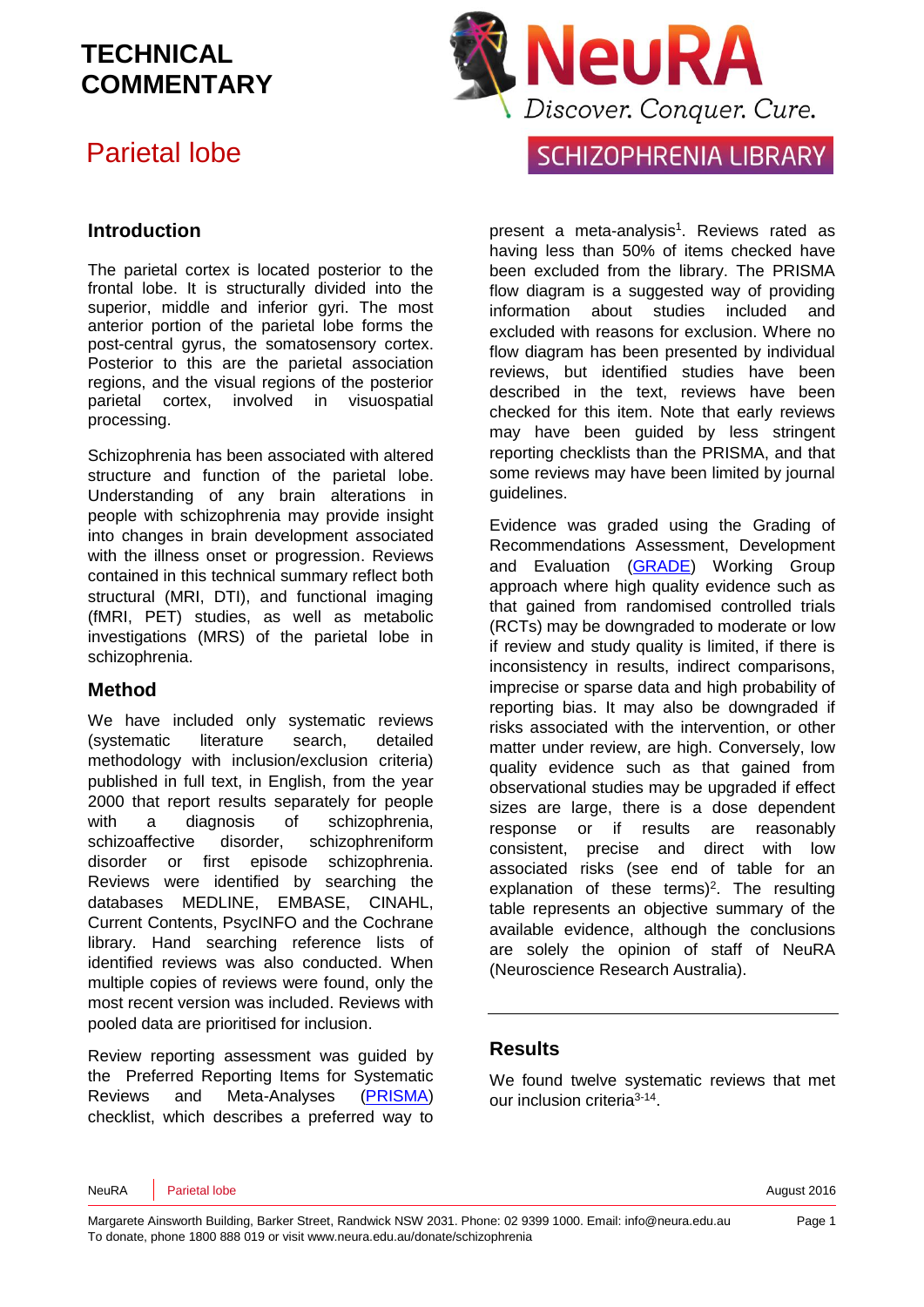

## Parietal lobe

#### *Structural changes: MRI and DTI*

- Moderate quality evidence suggests grey matter reductions in the left inferior parietal gyrus in schizophrenia and bilateral postcentral gyrus in chronic and first-episode schizophrenia compared to controls.
- Moderate to low quality evidence suggests reductions in white matter integrity in the parietal lobe, including temporo-parietal and parieto-occipital regions.
- High quality evidence suggests greater reductions over time in parietal white matter in schizophrenia than in controls.

#### *Functional changes: fMRI, PET, MRS*

- Moderate quality evidence suggests reduced functional activation of the right inferior parietal lobe in schizophrenia during episodic memory encoding and executive functioning tasks. Regions of the inferior parietal cortex and precuneus show increased activity during executive functioning tasks.
- Moderate to low quality evidence suggests abnormal activity (mostly increased) in the parietal cortex of first-degree relatives of people with schizophrenia during cognitive control, working memory and language processing tasks. No difference was reported in long-term memory tasks.
- Moderate to low quality evidence shows decreased N-acetyl aspartate levels in parietal cortex grey matter in schizophrenia compared to healthy controls.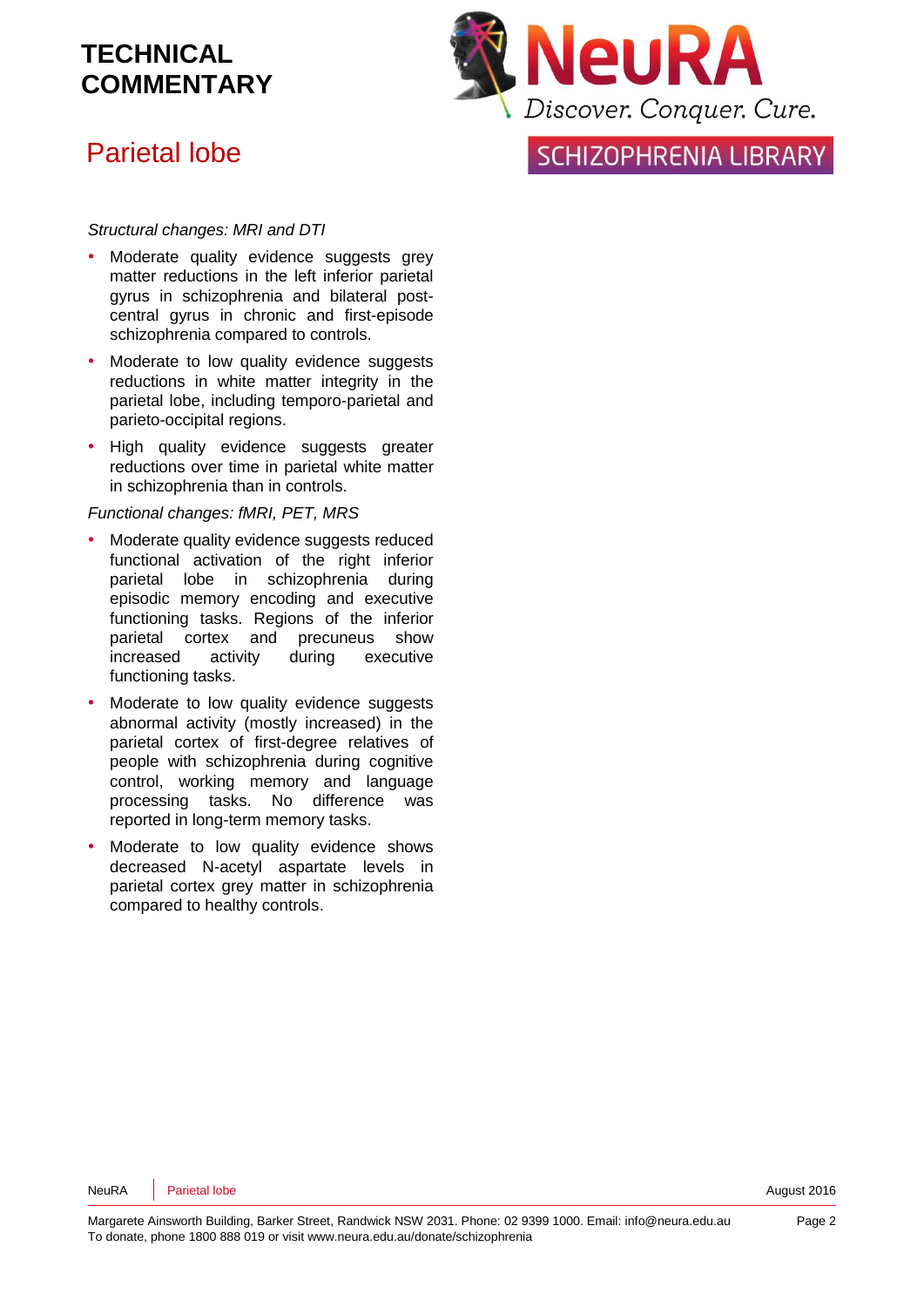

## Parietal lobe

**SCHIZOPHRENIA LIBRARY** 

### *Chan RCK, Di X, McAlonan GM, Gong Q*

### **Brain Anatomical Abnormalities in High-Risk Individuals, First-Episode, and Chronic Schizophrenia: An Activation Likelihood Estimation Metaanalysis of Illness Progression**

#### **Schizophrenia Bulletin 2011; 37(1) 177-188**

[View review abstract online](http://schizophreniabulletin.oxfordjournals.org/content/early/2009/07/24/schbul.sbp073)

| Comparison                 | Grey matter changes in people with chronic or first-episode<br>schizophrenia vs. healthy controls.                                                                                                                                                   |
|----------------------------|------------------------------------------------------------------------------------------------------------------------------------------------------------------------------------------------------------------------------------------------------|
| <b>Summary of evidence</b> | Moderate quality evidence (large sample size, direct, unable to<br>assess consistency or precision) suggests people with first-<br>episode schizophrenia have grey matter reductions in bilateral<br>postcentral gyrus compared to healthy controls. |

#### **Grey matter volume**

Meta-analysis was performed using Anatomical Likelihood Estimate (ALE) analysis on Voxel-Based Morphometry MRI studies.

FWHM 10mm, FDR corrected at *p* < 0.01

*Areas of reduced volume in first-episode schizophrenia;*

14 studies,  $N = 1082$ 

Right post central gyrus Talairach coordinates (52, -20, 44), cluster 216mm<sup>3</sup>, ALE 0.0115

Left post central gyrus Talairach coordinates (-60, -18, 20), cluster 200mm<sup>3</sup>, ALE 0.0117

*Areas of reduced volume in chronic schizophrenia;*

19 studies,  $N = 1664$ 

Right post central gyrus: Talairach coordinates (56, -20, 18), cluster 792mm<sup>3</sup>, ALE 0.0239

*Subtraction analysis between chronic and first-episode schizophrenia showed greater grey matter reduction in the chronic group in;*

Right postcentral gyrus: Talairach coordinates (56, -22, 16), cluster 160mm<sup>3</sup>, ALE 0.0151

| Consistency in results <sup>‡</sup> | No measure of consistency is reported. |
|-------------------------------------|----------------------------------------|
| Precision in results <sup>§</sup>   | No confidence intervals are provided.  |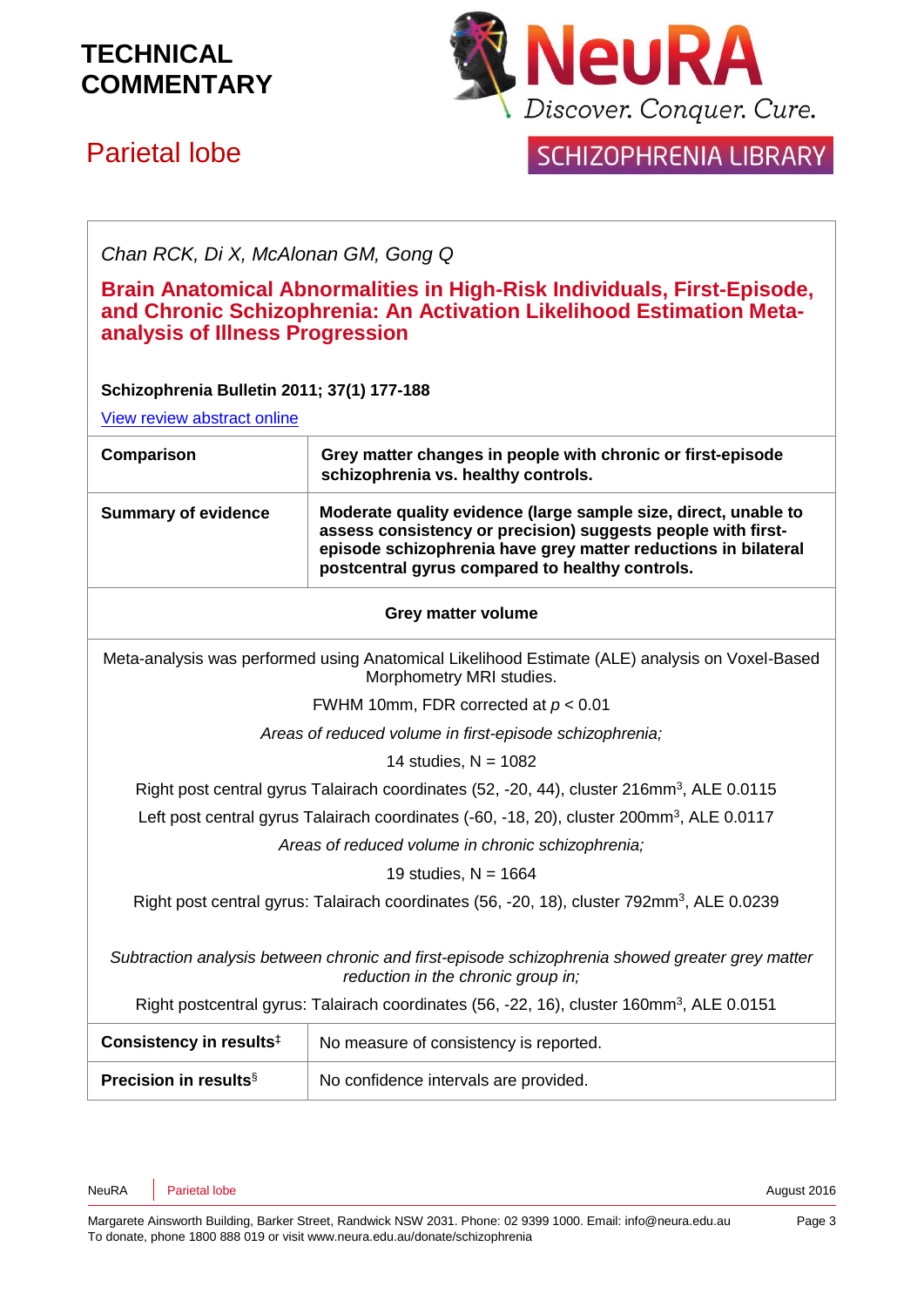

SCHIZOPHRENIA LIBRARY

# Parietal lobe

**Directness of results**  $\parallel$  Direct

| Schizophrenia Research 2009; 108(1-3): 104-113                          |                                                                                                                                                                                                                                                                                                                                                                                                                                                                                                                 |
|-------------------------------------------------------------------------|-----------------------------------------------------------------------------------------------------------------------------------------------------------------------------------------------------------------------------------------------------------------------------------------------------------------------------------------------------------------------------------------------------------------------------------------------------------------------------------------------------------------|
| View review abstract online                                             |                                                                                                                                                                                                                                                                                                                                                                                                                                                                                                                 |
| Comparison                                                              | Grey matter volume in schizophrenia patients vs. healthy controls.                                                                                                                                                                                                                                                                                                                                                                                                                                              |
| <b>Summary of evidence</b>                                              | Moderate quality evidence (large sample sizes, direct, unable to<br>assess consistency or precision) suggests bilateral reductions in<br>grey matter volume in the anterior cingulate/medial prefrontal<br>cortex, the insula/operculum, the posterior cingulate, thalamus,<br>medial temporal lobe, and subgenual cingulate; as well as<br>lateralised differences in the left middle and inferior frontal gyri,<br>the left fusiform gyrus, and left inferior parietal gyrus in people<br>with schizophrenia. |
|                                                                         | <b>Grey matter volume</b>                                                                                                                                                                                                                                                                                                                                                                                                                                                                                       |
|                                                                         | Meta-analysis was performed using Activation Likelihood Estimate (ALE) analysis on Voxel-Based<br>Morphometry MRI studies.                                                                                                                                                                                                                                                                                                                                                                                      |
| FWHM 12mm, FDR corrected at $p < 0.05$                                  |                                                                                                                                                                                                                                                                                                                                                                                                                                                                                                                 |
| 37 studies, $N = 3336$                                                  |                                                                                                                                                                                                                                                                                                                                                                                                                                                                                                                 |
| Decreased grey matter was reported in the left inferior parietal gyrus. |                                                                                                                                                                                                                                                                                                                                                                                                                                                                                                                 |
|                                                                         | Pooled analysis identified 15 clusters of reduced grey matter, encompassing foci in the frontal,<br>temporal, limbic and subcortical regions.                                                                                                                                                                                                                                                                                                                                                                   |
|                                                                         | Clusters where volume reductions were significantly more frequent than grey matter concentration<br>reductions (grey matter as a proportion of the whole brain volume);                                                                                                                                                                                                                                                                                                                                         |
|                                                                         |                                                                                                                                                                                                                                                                                                                                                                                                                                                                                                                 |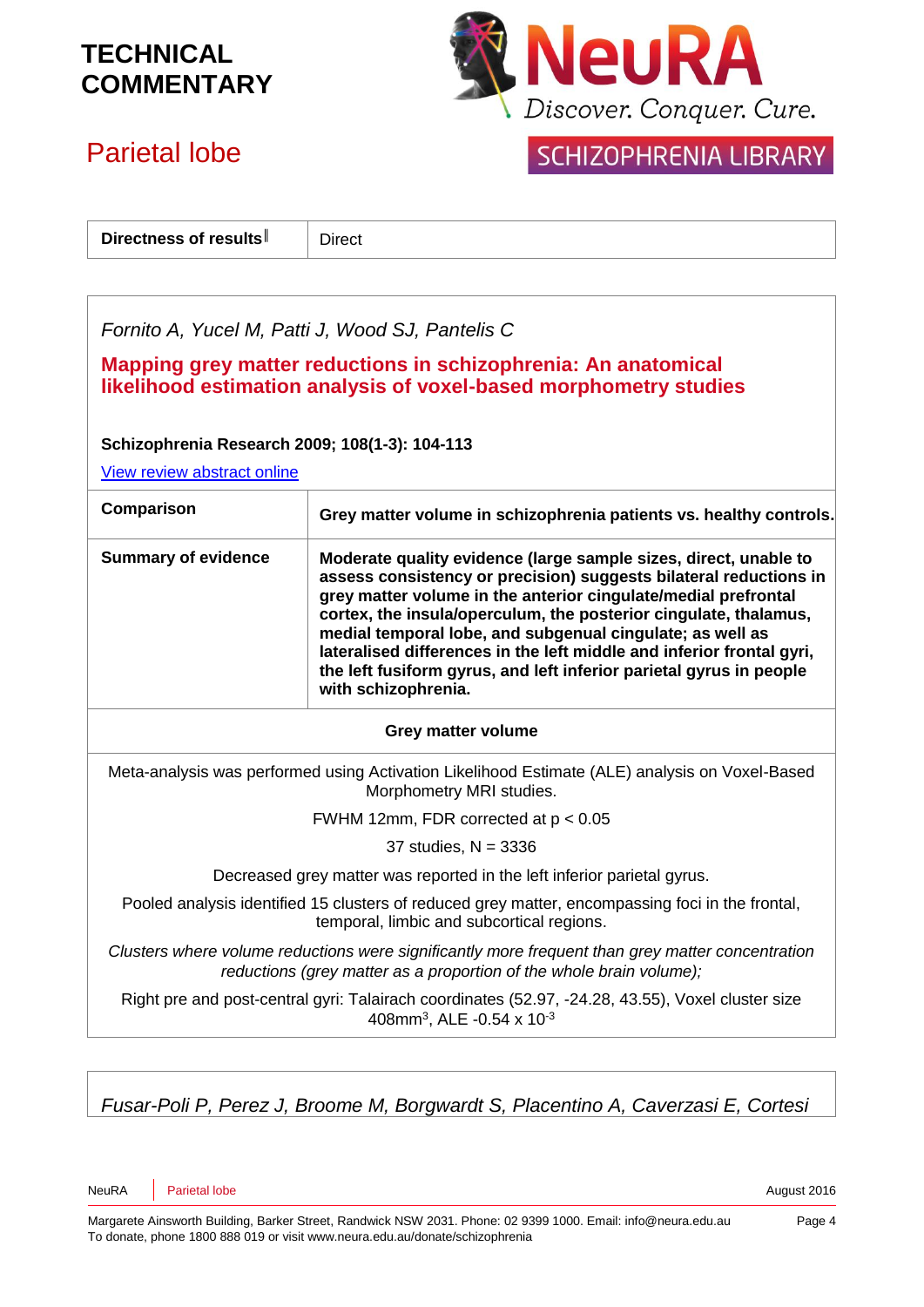

## Parietal lobe

**SCHIZOPHRENIA LIBRARY** 

|                               | M, Veggiotti P, Politi P, Barale F, McGuire P                                                                                                                                             |
|-------------------------------|-------------------------------------------------------------------------------------------------------------------------------------------------------------------------------------------|
| review and meta-analysis      | Neurofunctional correlates of vulnerability to psychosis: A systematic                                                                                                                    |
|                               | Neuroscience & Biobehavioral Reviews 2007; 31(4): 465-484                                                                                                                                 |
| View review abstract online   |                                                                                                                                                                                           |
| <b>Comparison 1</b>           | Functional activation in people following their first episode of<br>schizophrenia and people at high-risk of psychosis vs. healthy<br>controls                                            |
| <b>Summary of evidence</b>    | Low quality evidence (one small study per outcome) is unclear as<br>to the direction of the changes in functional activity in the parietal<br>cortex during information processing tasks. |
|                               | Functional activation during Information processing paradigm                                                                                                                              |
|                               | 1 study, $N = 23$                                                                                                                                                                         |
|                               | Reduced activation of parietal lobe $(d = 1.34)$ in medication naïve first-episode schizophrenia patients<br>compared to controls.                                                        |
|                               | <b>Working memory paradigm</b>                                                                                                                                                            |
|                               |                                                                                                                                                                                           |
|                               | 1 study, $N = 41$                                                                                                                                                                         |
|                               | with schizophrenia compared to controls for working memory tasks.                                                                                                                         |
|                               | Medium effect size suggests increased activation of inferior parietal lobe ( $d = 0.58$ ) in siblings of people<br>1 study, $N = 40$                                                      |
|                               | Small effect size suggests increased activation of inferior parietal lobe $(d = 0.48)$ in siblings of people<br>with schizophrenia compared to controls for working memory tasks          |
| <b>Consistency in results</b> | No measure of consistency is reported.                                                                                                                                                    |
| <b>Precision in results</b>   | No confidence intervals reported                                                                                                                                                          |

*Glahn DC, Laird AR, Ellison-Wright I, Thelen SM, Robinson JL, Lancaster JL, Bullmore E, Fox PT*

**Meta-analysis of gray matter anomalies in schizophrenia: application of**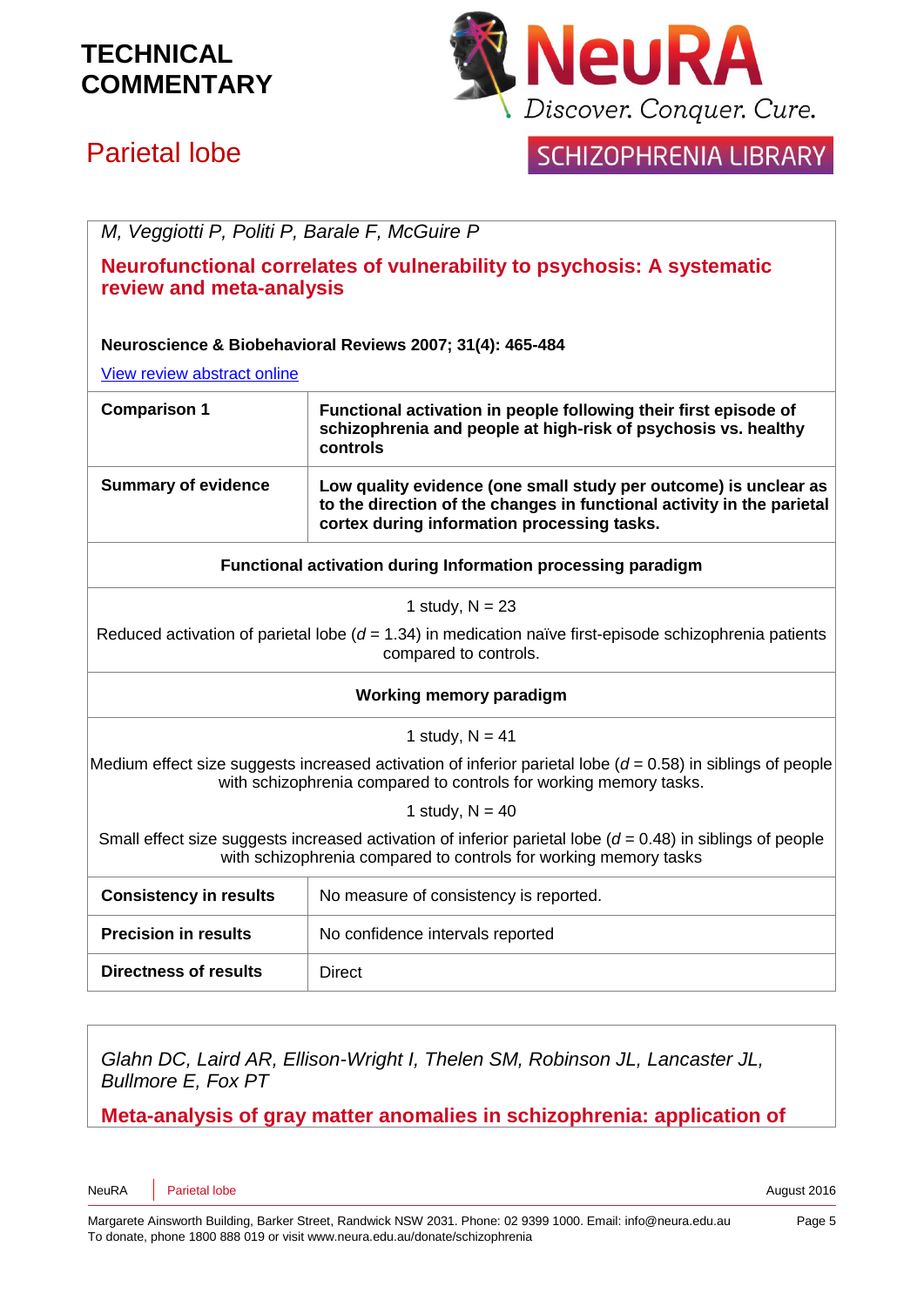

# Parietal lobe

## **SCHIZOPHRENIA LIBRARY**

## **anatomic likelihood estimation and network analysis Biological Psychiatry 2008; 64(9): 774-781** [View review abstract online](http://www.ncbi.nlm.nih.gov/pubmed/18486104)  **Comparison Grey matter density in people with schizophrenia vs. healthy controls. Summary of evidence Moderate quality evidence (large sample sizes, direct, unable to assess consistency or precision) suggests schizophrenia is associated with significant grey matter reductions in the post central gyrus. Grey matter volume** Meta-analysis was performed using Anatomical Likelihood Estimate (ALE) analysis on Voxel-Based Morphometry MRI studies. FWHM 12mm, FDR corrected at *p* < 0.05 13 studies,  $N = 2457$ *Clusters where density reductions were more frequent in people with schizophrenia than in controls;* Left post central gyrus: Talairach coordinates (-62, -16, 18), Voxel cluster size 608mm<sup>3</sup>, p < 0.01, ALE = 0.012 **Consistency in results** | No measure of consistency is reported. **Precision in results** No confidence intervals are provided. **Directness of results** Direct

### *Goghari MV*

**Executive functioning-related brain abnormalities associated with the genetic liability for schizophrenia: an activation likelihood estimate metaanalysis**

#### **Psychological Medicine 2001; 41: 1239-1252**

[View review abstract online](http://www.ncbi.nlm.nih.gov/pubmed/20942994)

**Comparison Functional activation in relatives of people with schizophrenia**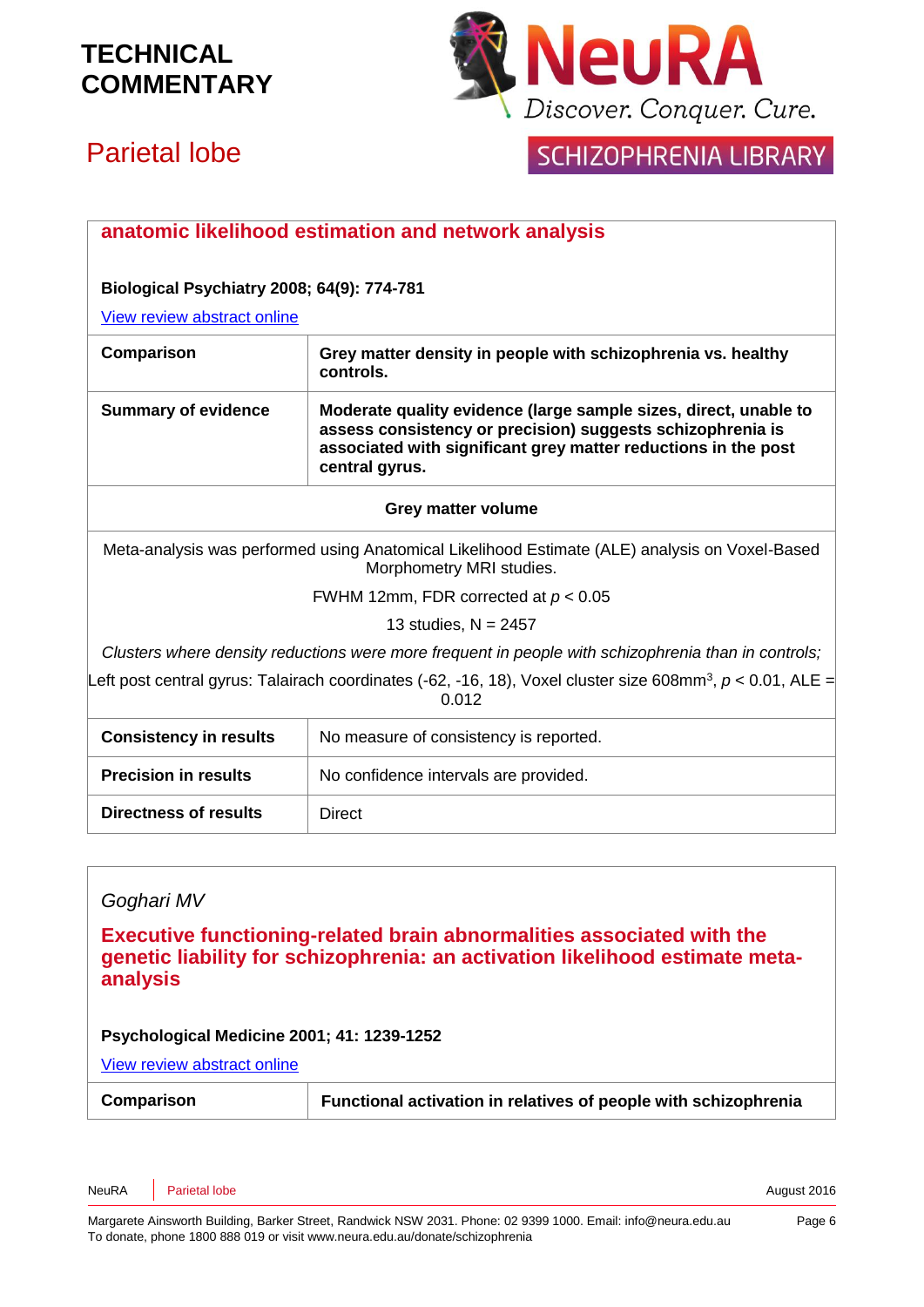

# Parietal lobe

## **SCHIZOPHRENIA LIBRARY**

|                                                                                                                                                                                                                                                                                                                                                                                                                                                                                  | vs. controls during an executive functioning task.                                                                                                                                                                     |  |
|----------------------------------------------------------------------------------------------------------------------------------------------------------------------------------------------------------------------------------------------------------------------------------------------------------------------------------------------------------------------------------------------------------------------------------------------------------------------------------|------------------------------------------------------------------------------------------------------------------------------------------------------------------------------------------------------------------------|--|
| <b>Summary of evidence</b>                                                                                                                                                                                                                                                                                                                                                                                                                                                       | Moderate quality evidence (unable to assess consistency or<br>precision, direct) suggests that regions of the inferior parietal<br>cortex and precuneus show increased activity during executive<br>functioning tasks. |  |
| Activation during executive functioning tasks                                                                                                                                                                                                                                                                                                                                                                                                                                    |                                                                                                                                                                                                                        |  |
| All VBM studies, including those assessing voxel-based activation in apriori regions of interest, were<br>included in this analysis.                                                                                                                                                                                                                                                                                                                                             |                                                                                                                                                                                                                        |  |
| 17 studies, $N = 456$                                                                                                                                                                                                                                                                                                                                                                                                                                                            |                                                                                                                                                                                                                        |  |
|                                                                                                                                                                                                                                                                                                                                                                                                                                                                                  | Increased activity in relatives of people with schizophrenia compared to controls in;                                                                                                                                  |  |
|                                                                                                                                                                                                                                                                                                                                                                                                                                                                                  | Left inferior parietal gyrus: Talairach coordinates (-40/-40, -64/-60, 46/44), cluster volume 192 mm <sup>3</sup>                                                                                                      |  |
|                                                                                                                                                                                                                                                                                                                                                                                                                                                                                  | Left precuneus: Talairach coordinates (-2, -80, 44), cluster volume 368 mm <sup>3</sup>                                                                                                                                |  |
| Subgroup analysis of tudies that assessed whole-brain voxel-based activation.<br>Increased activity in relatives of people with schizophrenia compared to controls in;<br>Left inferior parietal cortex: Talairach coordinates (-40/-40, -64/-60, 46/44), cluster volume 264 mm <sup>3</sup><br>Left precuneus: Talairach coordinates (-2, -80, 44), cluster volume 384 mm <sup>3</sup><br>Decreased activity in relatives of people with schizophrenia compared to controls in; |                                                                                                                                                                                                                        |  |
| Right parietal cortex: Talairach coordinates (24, -48, 42), cluster volume 144 mm <sup>3</sup>                                                                                                                                                                                                                                                                                                                                                                                   |                                                                                                                                                                                                                        |  |
| Activation during a working memory task                                                                                                                                                                                                                                                                                                                                                                                                                                          |                                                                                                                                                                                                                        |  |
| Increased activity in relatives of people with schizophrenia compared to controls in;<br>Left inferior parietal cortex: Talairach coordinates (-40/-40, -64/-60, 46/44), cluster volume 264 mm <sup>3</sup><br>Left precuneus: Talairach coordinates (-2, -80, 46), cluster volume 368 mm <sup>3</sup>                                                                                                                                                                           |                                                                                                                                                                                                                        |  |
| <b>Consistency in results</b>                                                                                                                                                                                                                                                                                                                                                                                                                                                    | No measure of consistency is reported.                                                                                                                                                                                 |  |
| <b>Precision in results</b>                                                                                                                                                                                                                                                                                                                                                                                                                                                      | No confidence intervals are reported.                                                                                                                                                                                  |  |
| Directness of results                                                                                                                                                                                                                                                                                                                                                                                                                                                            | <b>Direct</b>                                                                                                                                                                                                          |  |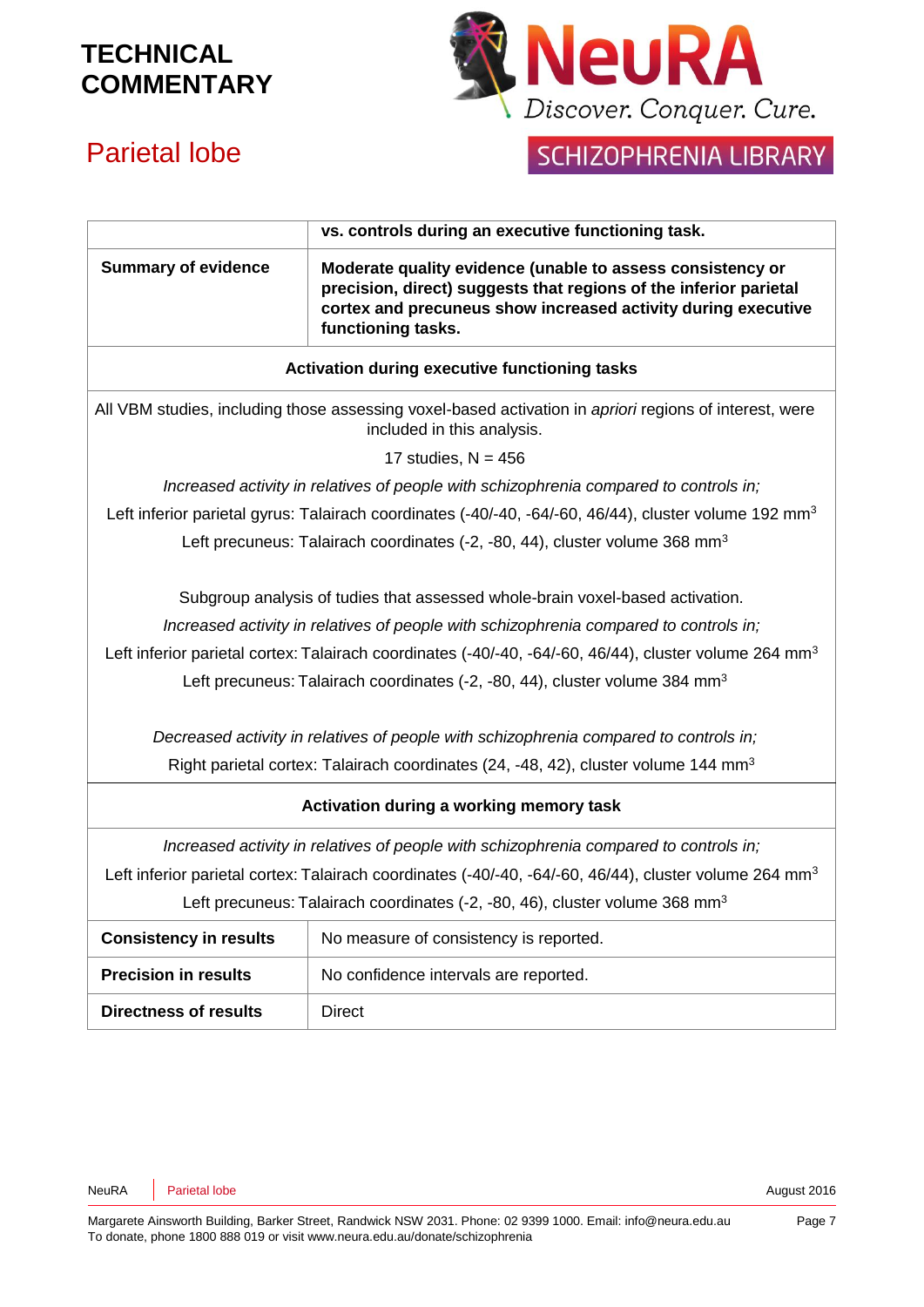



## Parietal lobe

|  | <b>SCHIZOPHRENIA LIBRARY</b> |
|--|------------------------------|
|  |                              |

| Kanaan RA, Kim JS, Kaufmann WE, Pearlson GD, Barker GJ, McGuire PK                                                                       |                                                                                                                                                                                |  |
|------------------------------------------------------------------------------------------------------------------------------------------|--------------------------------------------------------------------------------------------------------------------------------------------------------------------------------|--|
| Diffusion tensor imaging in schizophrenia                                                                                                |                                                                                                                                                                                |  |
|                                                                                                                                          |                                                                                                                                                                                |  |
| Biological Psychiatry 2005; 58(12): 921-929                                                                                              |                                                                                                                                                                                |  |
| View review abstract online                                                                                                              |                                                                                                                                                                                |  |
| Comparison                                                                                                                               | White matter fractional anisotropy (FA) in people with<br>schizophrenia vs. healthy controls                                                                                   |  |
| <b>Summary of evidence</b>                                                                                                               | Moderate quality evidence (large sample size, direct, unable to<br>fully assess precision and consistency) suggests no significant<br>difference in FA in the parietal cortex. |  |
| <b>Functional activity</b>                                                                                                               |                                                                                                                                                                                |  |
| 19 studies, $N = 640$                                                                                                                    |                                                                                                                                                                                |  |
| Temporo-parietal cortex; parieto-occipital cortex report no significant difference in FA between<br>schizophrenia patients and controls. |                                                                                                                                                                                |  |
| <b>Consistency in results</b>                                                                                                            | No measure of consistency is reported.                                                                                                                                         |  |
| <b>Precision in results</b>                                                                                                              | No confidence intervals are provided.                                                                                                                                          |  |
| <b>Directness of results</b><br><b>Direct</b>                                                                                            |                                                                                                                                                                                |  |

*Kyriakopoulos M, Bargiotas T, Barker GJ, Frangou S*

**Diffusion tensor imaging in schizophrenia**

**European Psychiatry: the Journal of the Association of European Psychiatrists 2008; 23(4): 255-273**

#### [View review abstract online](http://www.ncbi.nlm.nih.gov/pubmed/18524546)

| Comparison                 | White matter integrity, assessed by voxel-based analysis, in<br>people with schizophrenia vs. healthy controls.                                                                         |
|----------------------------|-----------------------------------------------------------------------------------------------------------------------------------------------------------------------------------------|
| <b>Summary of evidence</b> | Moderate to low quality evidence (sample size unclear, direct,<br>unable to assess precision and consistency) suggests reduced<br>FA in the parietal lobe of people with schizophrenia. |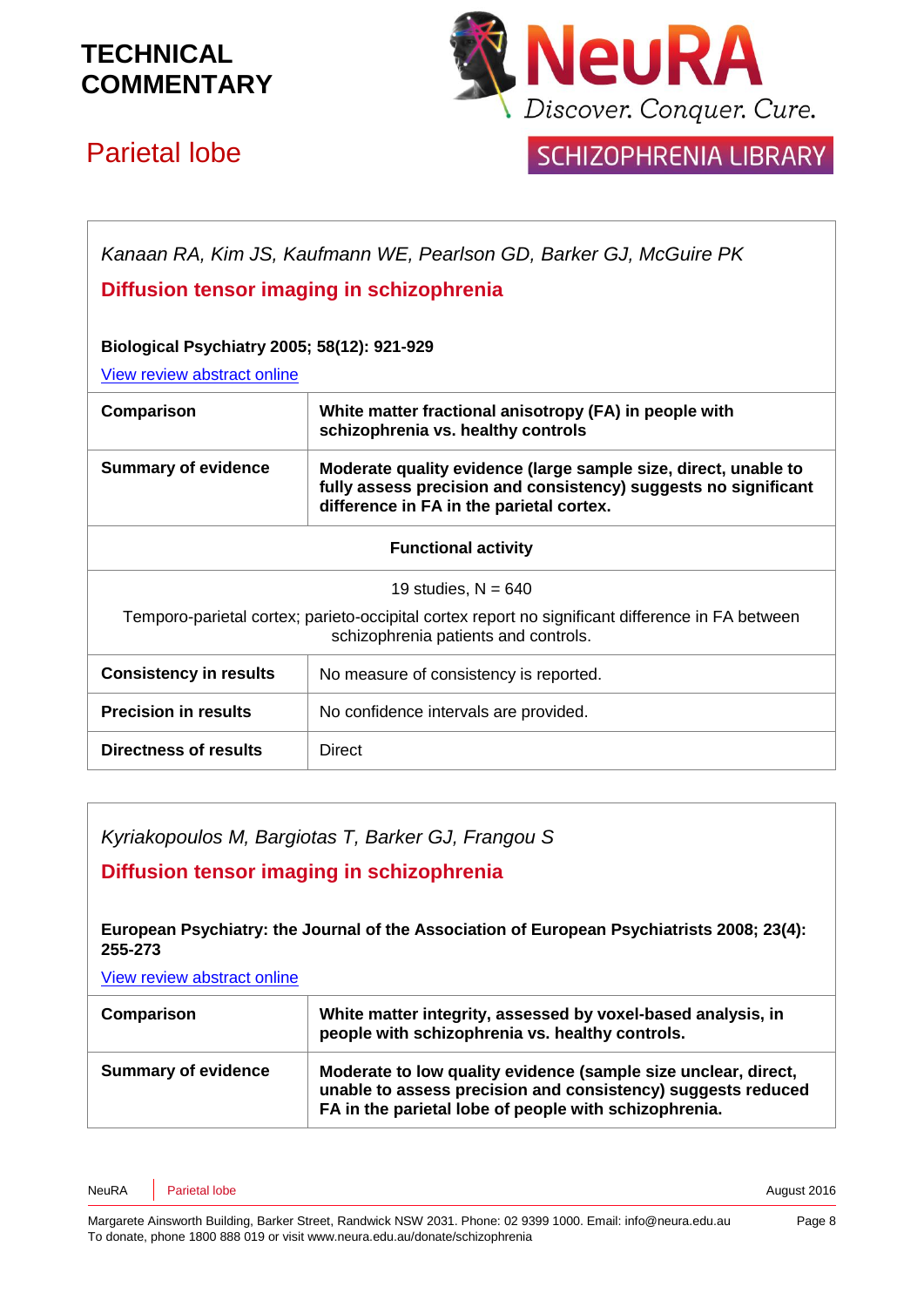

# Parietal lobe

|  | <b>SCHIZOPHRENIA LIBRARY</b> |
|--|------------------------------|
|  |                              |

| <b>Functional activity</b>                                                                          |                                                                                                                                                                                                                     |  |
|-----------------------------------------------------------------------------------------------------|---------------------------------------------------------------------------------------------------------------------------------------------------------------------------------------------------------------------|--|
| 15 studies, $N =$ unclear                                                                           |                                                                                                                                                                                                                     |  |
| Parietal lobe illustrated decreased FA in four studies between schizophrenia patients and controls. |                                                                                                                                                                                                                     |  |
| <b>Consistency in results</b>                                                                       | No measure of consistency is reported.                                                                                                                                                                              |  |
| <b>Precision in results</b>                                                                         | No confidence intervals are provided.                                                                                                                                                                               |  |
| Directness of results                                                                               | <b>Direct</b>                                                                                                                                                                                                       |  |
| <b>Comparison 2</b>                                                                                 | Regions of reduced white matter integrity, assessed by region-of-<br>interest analysis, in schizophrenia patients vs. healthy controls                                                                              |  |
| <b>Summary of evidence</b>                                                                          | Moderate to low quality evidence (sample size unclear, direct,<br>unable to assess precision and consistency) suggests reduced<br>white matter integrity in the parietal lobe using region-of-interest<br>analysis. |  |
| <b>Functional activity</b>                                                                          |                                                                                                                                                                                                                     |  |
| 17 studies, $N =$ unclear                                                                           |                                                                                                                                                                                                                     |  |
| 3 studies show decreases in parietal regions in schizophrenia patients.                             |                                                                                                                                                                                                                     |  |
| <b>Consistency in results</b>                                                                       | No measure of consistency is reported.                                                                                                                                                                              |  |
| <b>Precision in results</b>                                                                         | No confidence intervals are provided.                                                                                                                                                                               |  |
| Directness of results                                                                               | <b>Direct</b>                                                                                                                                                                                                       |  |

*MacDonald AW, Thermenos HW, Barch DM, Seidman L.*

**Imaging genetic liability to schizophrenia: systematic review of FMRI studies of patients' nonpsychotic relative.**

#### **Schizophrenia Bulletin 2009; 35(6): 1142-1162**

[View review abstract online](http://www.ncbi.nlm.nih.gov/pubmed/18556667) 

| Comparison | Functional activation in first-degree relatives of people with |
|------------|----------------------------------------------------------------|
|            | schizophrenia vs. healthy controls.                            |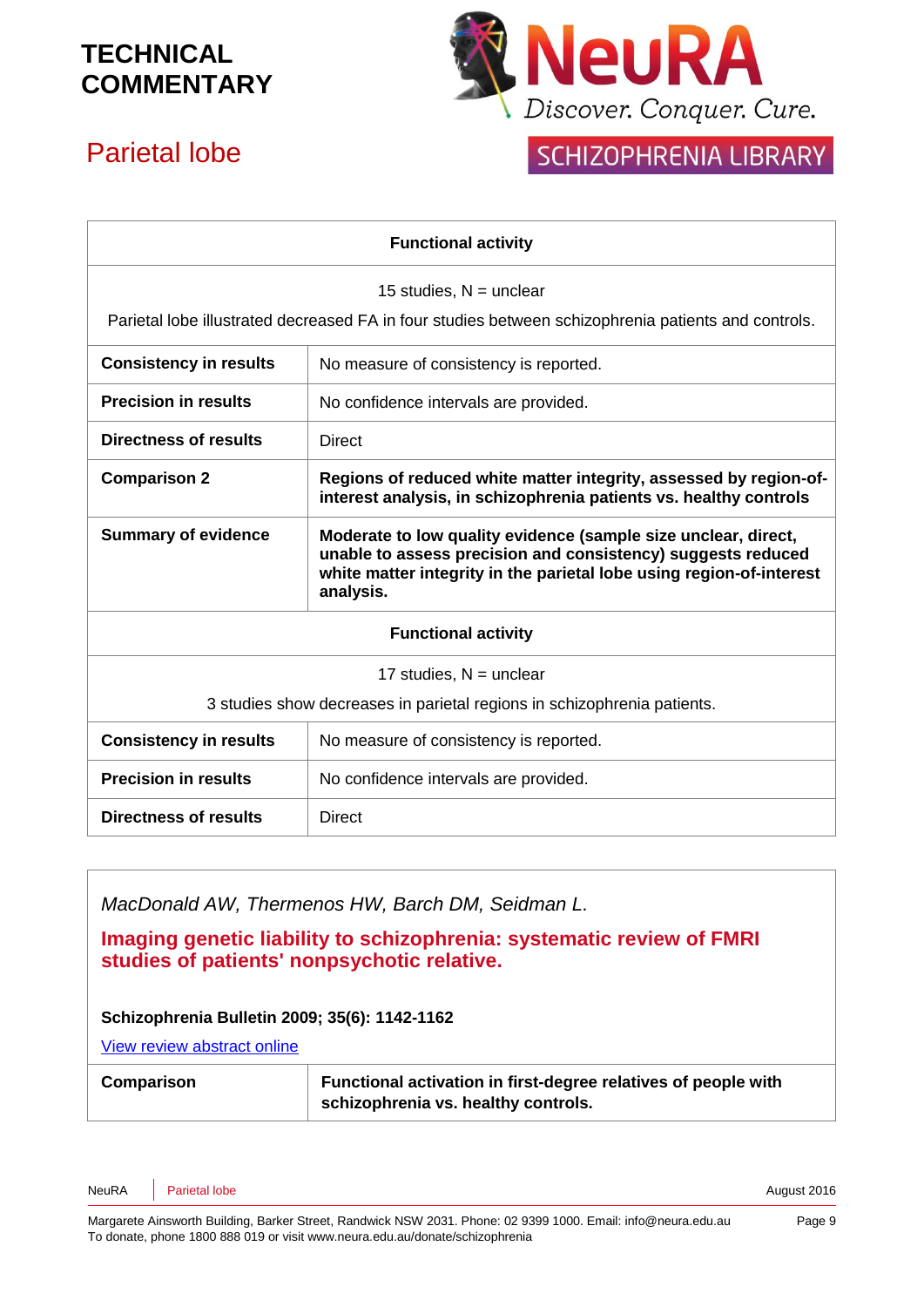

# Parietal lobe

## **SCHIZOPHRENIA LIBRARY**

| <b>Summary of evidence</b>                                                                                                                                               | Moderate to low quality evidence (large sample size, direct,<br>unable to assess precision or consistency) suggests that<br>functional activity during cognitive control, working memory<br>and language processing tasks shows abnormal activity (mostly<br>increased) in the parietal cortex of relatives. No difference was<br>reported for long-term memory tasks. |  |  |
|--------------------------------------------------------------------------------------------------------------------------------------------------------------------------|------------------------------------------------------------------------------------------------------------------------------------------------------------------------------------------------------------------------------------------------------------------------------------------------------------------------------------------------------------------------|--|--|
| Functional activity during cognitive control tasks                                                                                                                       |                                                                                                                                                                                                                                                                                                                                                                        |  |  |
|                                                                                                                                                                          | 7 studies investigated functional activity during cognitive control tasks, $N = 308$ ;                                                                                                                                                                                                                                                                                 |  |  |
| 6 studies investigated the parietal cortex, 3/6 showed increased bilateral activity compared to<br>controls. Activity (hyper- and hypo-) was abnormal in 67% of reports. |                                                                                                                                                                                                                                                                                                                                                                        |  |  |
|                                                                                                                                                                          | Functional activity during working memory tasks                                                                                                                                                                                                                                                                                                                        |  |  |
|                                                                                                                                                                          | 4 studies (5 independent samples) investigated functional activity during working memory tasks, $N =$<br>239;                                                                                                                                                                                                                                                          |  |  |
|                                                                                                                                                                          | 5 studies investigated the parietal cortex, 3/5 showed increased activity compared to controls.<br>Activity (hyper- and hypo-) was abnormal in 67% of reports.                                                                                                                                                                                                         |  |  |
| Functional activity during long-term memory tasks                                                                                                                        |                                                                                                                                                                                                                                                                                                                                                                        |  |  |
| 3 studies investigated functional activity during episodic long term memory tasks, $N = 195$ ;                                                                           |                                                                                                                                                                                                                                                                                                                                                                        |  |  |
| 3 studies investigated the parietal cortex, 3/3 showed no group differences.                                                                                             |                                                                                                                                                                                                                                                                                                                                                                        |  |  |
| 1 study investigated functional activity during procedural long term memory tasks, $N = 27$                                                                              |                                                                                                                                                                                                                                                                                                                                                                        |  |  |
| Reduced activity in relatives was shown in parietal cortex.                                                                                                              |                                                                                                                                                                                                                                                                                                                                                                        |  |  |
| Functional activity during language processing studies                                                                                                                   |                                                                                                                                                                                                                                                                                                                                                                        |  |  |
| 4 studies investigated functional activity during language processing tasks, $N = 164$ ;                                                                                 |                                                                                                                                                                                                                                                                                                                                                                        |  |  |
| 3/4 showed increased activity in the right parietal cortex, 1/3 also showed increased activity in the<br>left parietal.                                                  |                                                                                                                                                                                                                                                                                                                                                                        |  |  |
| <b>Consistency in results</b>                                                                                                                                            | No measure of consistency is reported.                                                                                                                                                                                                                                                                                                                                 |  |  |
| <b>Precision in results</b>                                                                                                                                              | No measure of precision reported                                                                                                                                                                                                                                                                                                                                       |  |  |
| <b>Directness of results</b>                                                                                                                                             | <b>Direct</b>                                                                                                                                                                                                                                                                                                                                                          |  |  |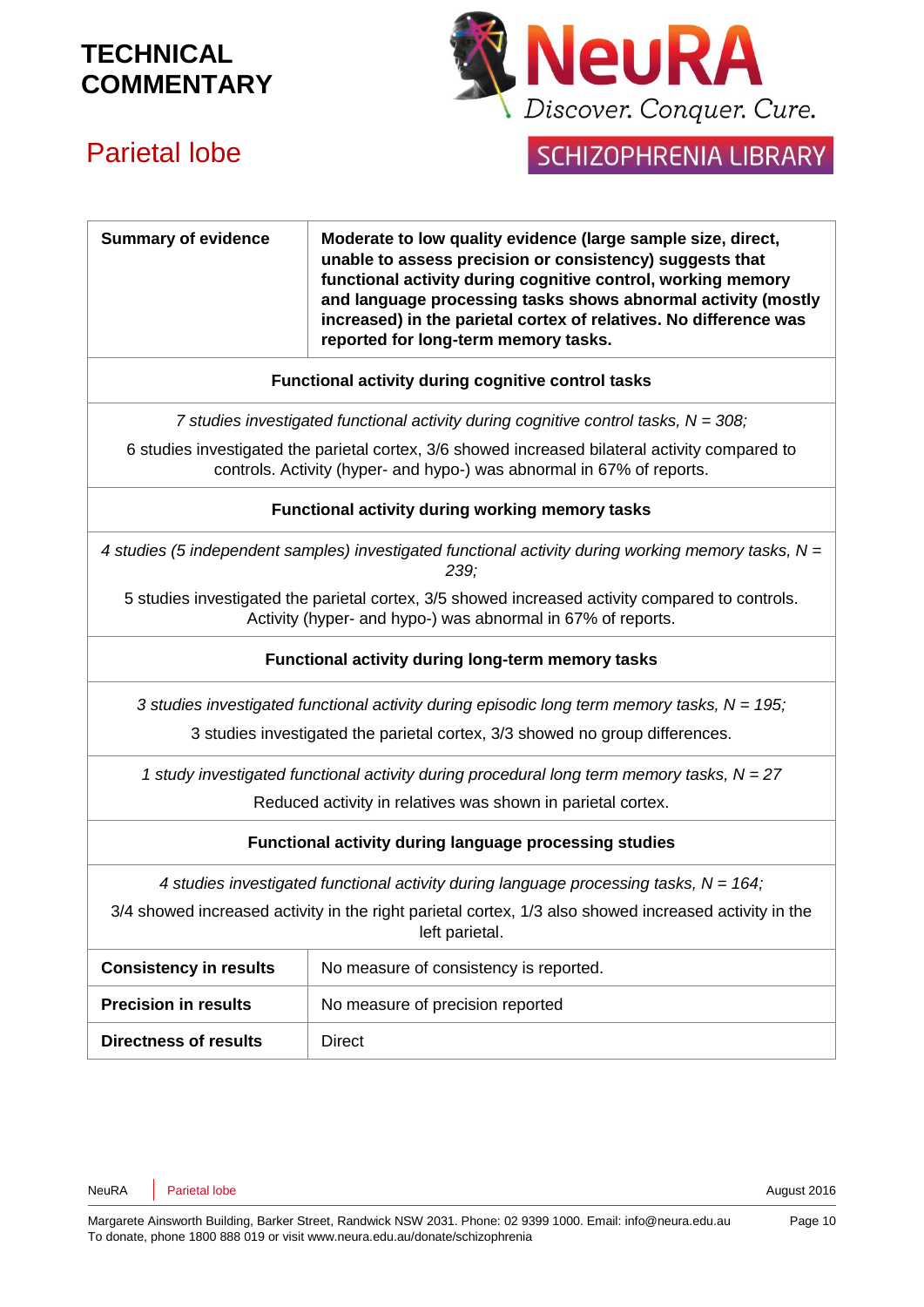

# Parietal lobe

### **SCHIZOPHRENIA LIBRARY**

*Minzenberg MJ, Laird AR, Thelen S, Carte, CS, Glahn DC*

**Meta-analysis of 41 functional neuroimaging studies of executive function in schizophrenia**

#### **Archives of General Psychiatry 2009; 66(8): 811-822**

[View review abstract online](http://www.ncbi.nlm.nih.gov/pubmed/19652121) 

| Comparison                 | Whole brain comparison of functional activation in individuals<br>with schizophrenia vs. healthy controls: ALE analysis                                                                                                                                                    |
|----------------------------|----------------------------------------------------------------------------------------------------------------------------------------------------------------------------------------------------------------------------------------------------------------------------|
| <b>Summary of evidence</b> | Moderate quality evidence (observational, large sample) suggests<br>people with schizophrenia show regions of reduced activity in the<br>right inferior parietal region and increased activity in the left<br>inferior parietal region during executive functioning tasks. |

#### **Functional activation during executive functioning tasks**

#### 41 studies,  $N = 1217$

ALE analysis – FWHM 12mm, False Discovery Rate (FDR) corrected model

*Significantly reduced activity in schizophrenia compared to controls in;*

Right inferior parietal lobule: Talairach centre of mass (36, -58, 42), cluster volume 792mm<sup>3</sup>

*Significantly increased activity in schizophrenia patients compared to controls in;*

Left inferior parietal lobule: Talairach centre of mass (-54, -42, 42), cluster volume 1200mm<sup>3</sup>

*Fractional similarity network subanalysis – regions of co-occurring hyperactivation where increases in schizophrenia are larger than in controls;*

Left anterior cingulate cortex: Talairach centre of mass (-2, 10, 40), cluster volume 1256mm<sup>3</sup> Left inferior parietal lobule: Talairach centre of mass (-54, -42, 42), cluster volume 584mm<sup>3</sup>

| <b>Consistency in results</b> | No measure of consistency is reported. |
|-------------------------------|----------------------------------------|
| <b>Precision in results</b>   | No confidence intervals are provided.  |
| <b>Directness of results</b>  | <b>Direct</b>                          |

### *Olabi B, Ellison-Wright I, McIntosh AM, Wood SJ, Bullmore E, Lawrie SM*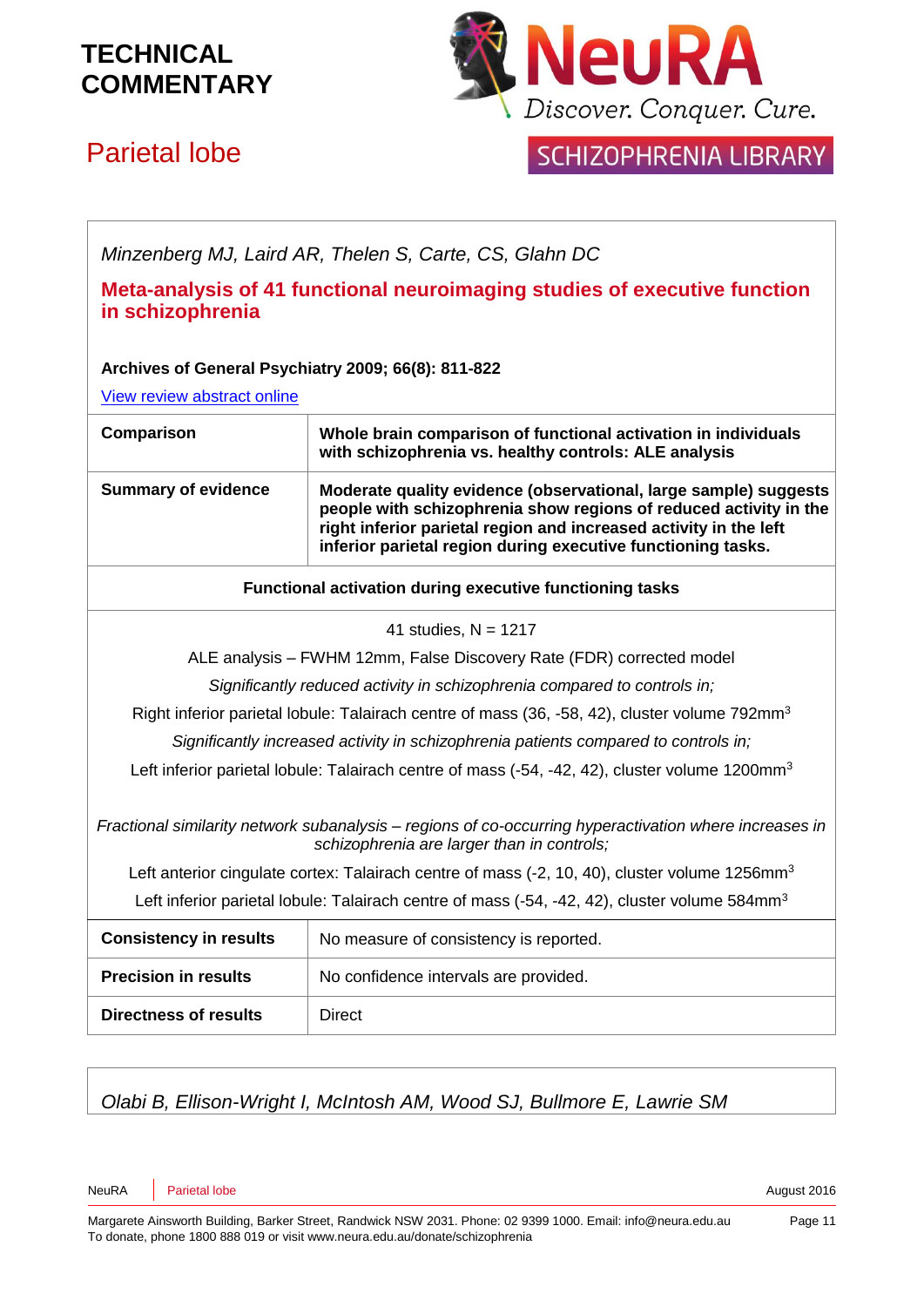

# Parietal lobe

**SCHIZOPHRENIA LIBRARY** 

| Are There Progressive Brain Changes in Schizophrenia? A Meta-Analysis<br>of Structural Magnetic Resonance Imaging Studies |                                                                                                                                                                                                                                     |  |  |
|---------------------------------------------------------------------------------------------------------------------------|-------------------------------------------------------------------------------------------------------------------------------------------------------------------------------------------------------------------------------------|--|--|
| <b>Biological Psychiatry 2011; 70(1): 88-96</b>                                                                           |                                                                                                                                                                                                                                     |  |  |
| View review abstract online                                                                                               |                                                                                                                                                                                                                                     |  |  |
| Comparison                                                                                                                | Grey and white matter volume in people with schizophrenia vs.<br>healthy controls                                                                                                                                                   |  |  |
| <b>Summary of evidence</b>                                                                                                | High quality evidence (large sample sizes, inconsistent, precise,<br>direct) suggests no change in parietal grey over time but greater<br>reductions of parietal white matter in people with schizophrenia<br>compared to controls. |  |  |
|                                                                                                                           | Grey and white matter volume                                                                                                                                                                                                        |  |  |
|                                                                                                                           | Progressive changes in grey matter volume reported across longitudinal MRI scans over 1-10 years                                                                                                                                    |  |  |
|                                                                                                                           | 31 studies, $N = 1867$                                                                                                                                                                                                              |  |  |
|                                                                                                                           | Significantly greater reductions were reported over time in schizophrenia compared to controls in;                                                                                                                                  |  |  |
|                                                                                                                           | Parietal grey matter: N = 364, 7 studies, $d = -0.161$ , 95%CI -0.50 to 0.18, $p = 0.352$ , $l^2 = 52.6\%$                                                                                                                          |  |  |
|                                                                                                                           | Parietal white matter: N = 227, 4 studies, $d = -0.533$ , 95%Cl -0.84 to -0.23, $p = 0.001$ , $l^2 = 4.0\%$                                                                                                                         |  |  |
| <b>Consistency in results</b>                                                                                             | Consistent                                                                                                                                                                                                                          |  |  |
| <b>Precision in results</b>                                                                                               | Precise                                                                                                                                                                                                                             |  |  |
| Directness of results                                                                                                     | <b>Direct</b>                                                                                                                                                                                                                       |  |  |

*Ragland JD, Laird AR, Ranganath C, Blumenfeld RS, Gonzales SM, Glahn DC* **Prefrontal activation deficits during episodic memory in schizophrenia**

#### **American Journal of Psychiatry 2009; 166(8): 863-874**

[View review abstract online](http://www.ncbi.nlm.nih.gov/pubmed/19411370) 

| Comparison                 | Functional activation during episodic memory tasks in people<br>with schizophrenia vs. healthy controls. |
|----------------------------|----------------------------------------------------------------------------------------------------------|
| <b>Summary of evidence</b> | Moderate quality evidence (large sample, direct) suggests                                                |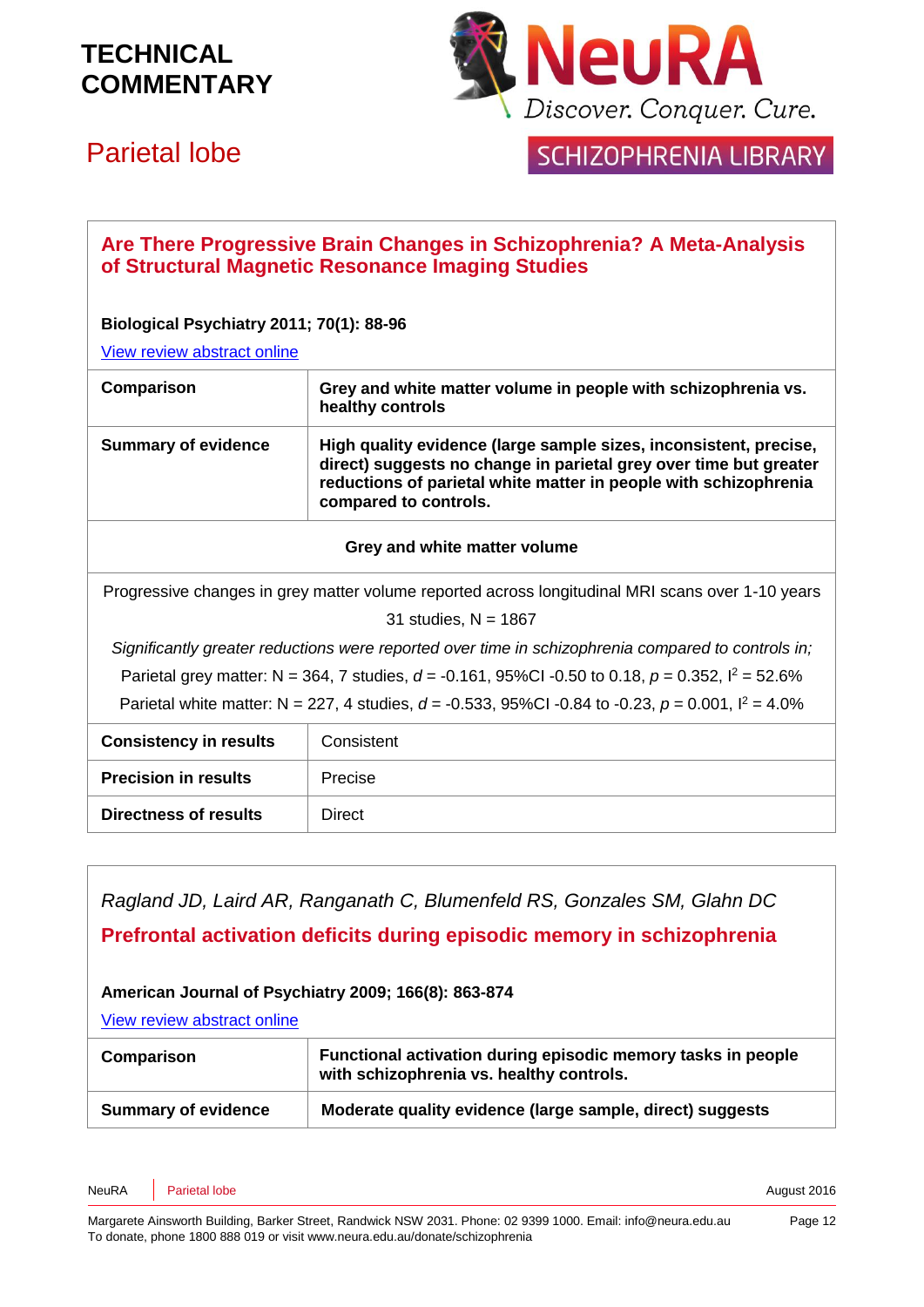

# Parietal lobe

## **SCHIZOPHRENIA LIBRARY**

|                                                                                                                                                                    | activity during episodic memory encoding is reduced in the<br>right inferior parietal gyrus of schizophrenia patients compared<br>to controls |
|--------------------------------------------------------------------------------------------------------------------------------------------------------------------|-----------------------------------------------------------------------------------------------------------------------------------------------|
| Functional activity during episodic memory encoding                                                                                                                |                                                                                                                                               |
| ALE analysis – FWHM 12mm, False Discovery Rate (FDR) corrected model $p < 0.05$<br>Significantly decreased activity in people with schizophrenia than in controls; |                                                                                                                                               |
| Right inferior parietal gyrus: cluster volume 1056mm <sup>3</sup> , Talairach centre of mass (50, -48, 36)                                                         |                                                                                                                                               |
| <b>Consistency in results</b>                                                                                                                                      | No measure of consistency is reported.                                                                                                        |
| <b>Precision in results</b>                                                                                                                                        | No confidence intervals are reported.                                                                                                         |
| <b>Directness of results</b>                                                                                                                                       | Direct                                                                                                                                        |

*Steen RG, Hamer RM, Lieberman JA*

**Measurement of brain metabolites by <sup>1</sup>H magnetic resonance spectroscopy in patients with schizophrenia: a systematic review and meta-analysis**

#### **Neuropsychopharmacology 2005; 30(11): 1949-1962**

[View review abstract online](http://www.ncbi.nlm.nih.gov/pubmed/16123764) 

| Comparison                 | N-acetyl aspartate (NAA) activity (measured by <sup>1</sup> H-MRS) in grey<br>and white matter regions in people with schizophrenia vs. healthy<br>controls.                    |
|----------------------------|---------------------------------------------------------------------------------------------------------------------------------------------------------------------------------|
| <b>Summary of evidence</b> | Low quality evidence (sample size unclear, direct inconsistent,<br>unable to assess precision) is unclear of NAA levels in the parietal<br>cortex in people with schizophrenia. |
| <b>NAA</b>                 |                                                                                                                                                                                 |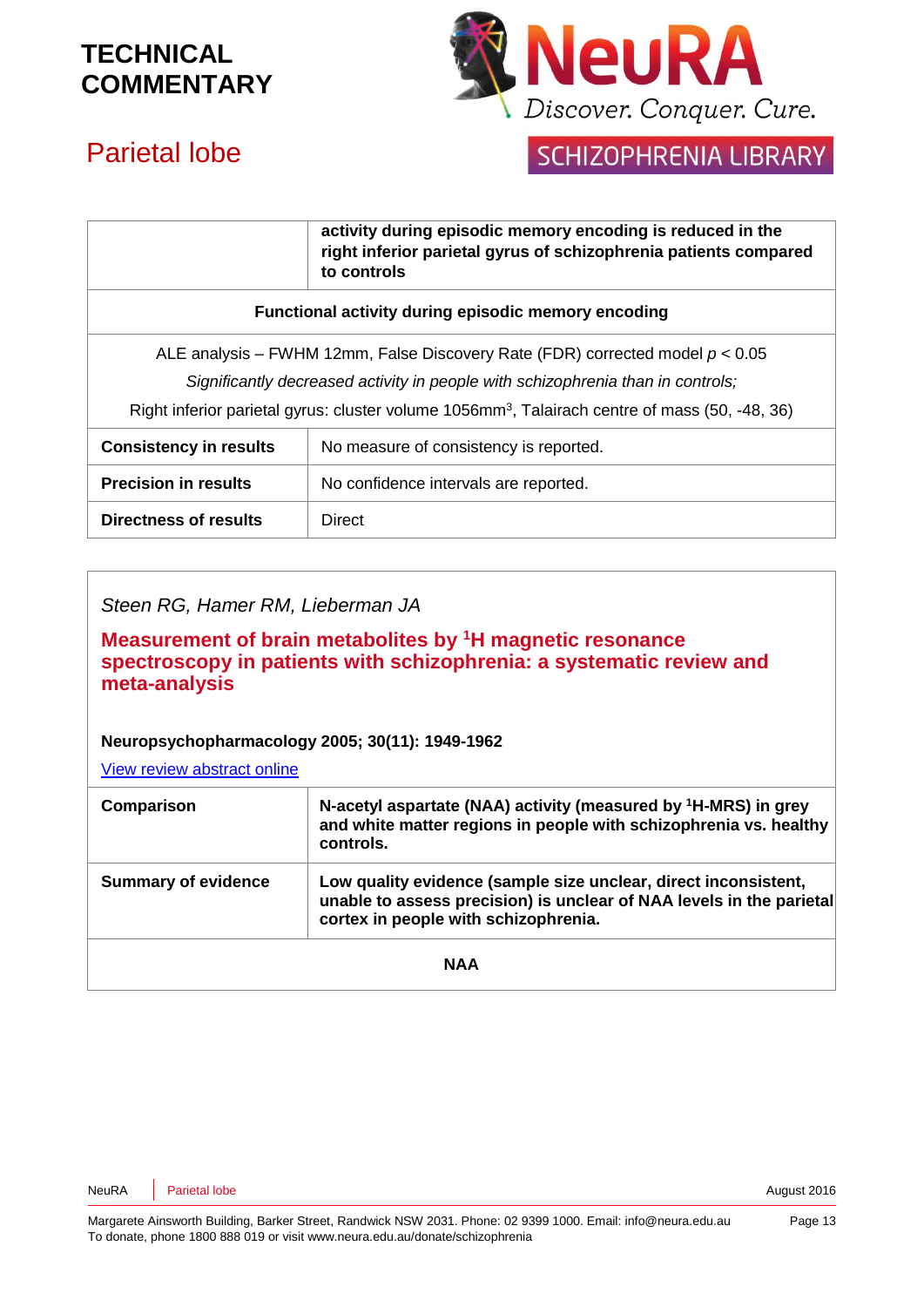

# Parietal lobe

# SCHIZOPHRENIA LIBRARY

| Grey matter                             |                                              |
|-----------------------------------------|----------------------------------------------|
| 1 study, N unclear                      |                                              |
| Patient average 94.0% of control levels |                                              |
| White matter                            |                                              |
| 2 studies, N unclear                    |                                              |
| Patient average 99.0% of control levels |                                              |
| <b>Consistency in results</b>           | Significant heterogeneity reported, p<0.0001 |
| <b>Precision in results</b>             | No confidence intervals are provided.        |
| Directness of results                   | Direct comparison of NAA levels              |

### Explanation of acronyms

ALE = activation likelihood estimate, CI = Confidence Interval,  $d$  = Cohen's  $d$  and  $g$  = Hedges'  $g$  = standardized mean differences (see below for interpretation of effect size), DTI = diffusion tensor imaging,  $FA = fractional$  anisotropy,  $FDR = false$  discovery rate correction for multiple comparisons, FWHM = full-width at half maximum smoothing kernel, fMRI = functional magnetic resonance imaging,  $I^2$  = the percentage of the variability in effect estimates that is due to heterogeneity rather than sampling error (chance),  $N =$  number of participants,  $NAA = N$ -acetyl aspartate,  $p =$  statistical probability of obtaining that result ( $p < 0.05$  generally regarded as significant), PET = positron emission tomography,  $Q = Q$  statistic (chi-square) for the test of heterogeneity,  $vs = versus$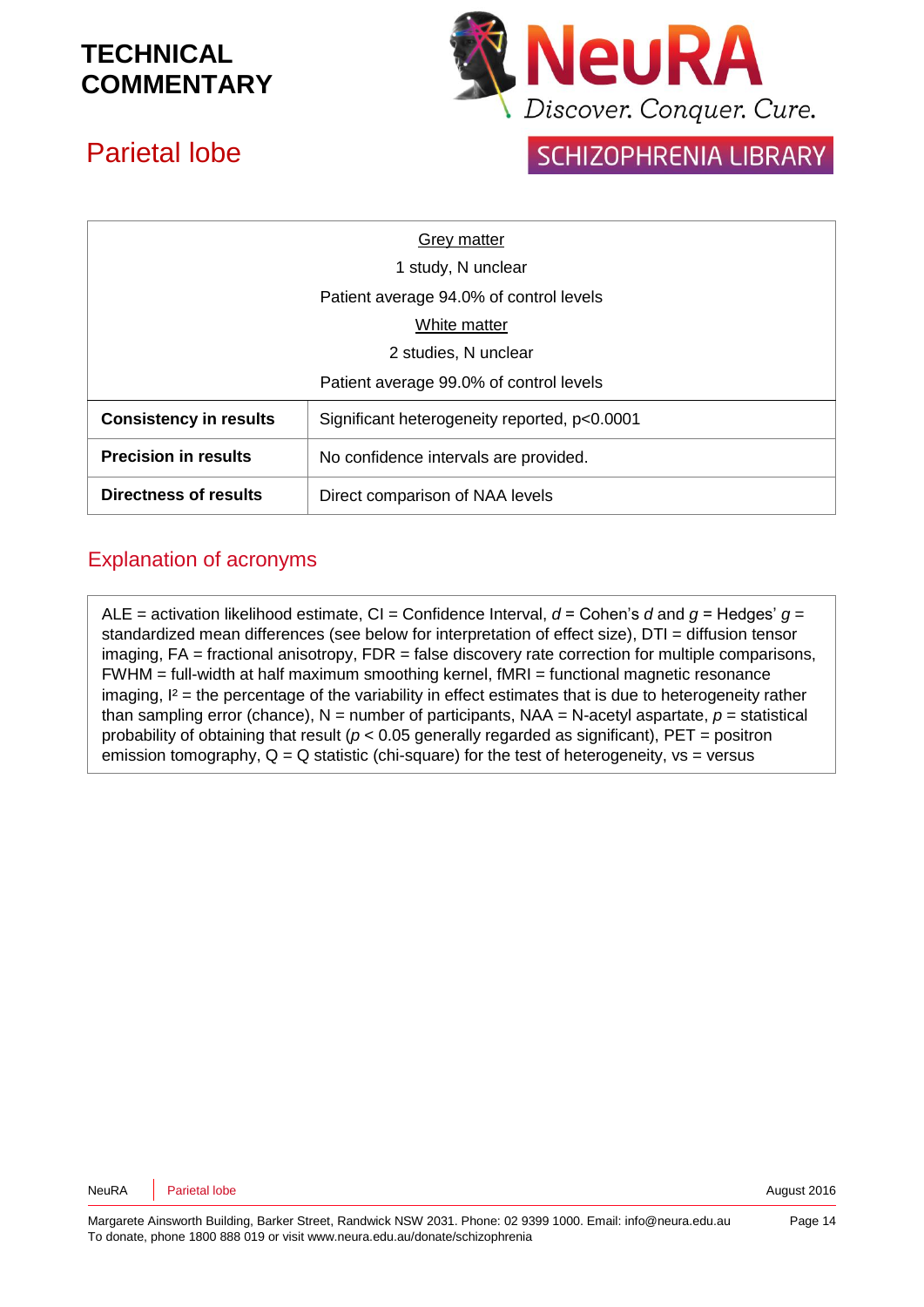## Parietal lobe

### Explanation of technical terms

- \* Bias has the potential to affect reviews of both RCT and observational studies. Forms of bias include; reporting bias – selective reporting of results, publication bias - trials that are not formally published tend to show less effect than published trials, further if there are statistically significant differences between groups in a trial, these trial results tend to get published before those of trials without significant differences; language bias – only including English language reports; funding bias - source of funding for the primary research with selective reporting of results within primary studies; outcome variable selection bias; database bias including reports from some databases and not others; citation bias - preferential citation of authors. Trials can also be subject to bias when evaluators are not blind to treatment condition and selection bias of participants if trial samples are small<sup>[15](#page-16-3)</sup>.
- † Different effect measures are reported by different reviews.

ALE analysis (Anatomical Likelihood Estimate) refers to a voxel-based metaanalytic technique for structural imaging in which each point of statistically significant structural difference is spatially smoothed into Gaussian distribution space, and summed to create a statistical map estimating the likelihood of difference in each voxel, as determined by the entire set of included studies. Incorporated with the Genome Scan Meta-analysis (GSMA), the meta-analysis of coordinates from multiple studies can be weighted for sample size to create a random effect analysis. The ALE statistic (if reported) represents the probability of a group



difference occurring at each voxel included in the analysis.

Fractional similarity network analysis refers to a network analysis technique in which secondary networks are identified within the larger framework of activity, creating a matrix for regional co-activity.

Weighted mean difference scores refer to mean differences between treatment and comparison groups after treatment (or occasionally pre to post treatment) and in a randomised trial there is an assumption that both groups are comparable on this measure prior to treatment. Standardised mean differences are divided by the pooled standard deviation (or the standard deviation of one group when groups are homogenous) which allows results from different scales to be combined and compared. Each study's mean difference is then given a weighting depending on the size of the sample and the variability in the data. Less than 0.4 represents a small effect, around 0.5 a medium effect, and over 0.8 represents a large effect <sup>[15](#page-16-3)</sup>.

Odds ratio (OR) or relative risk (RR) refers to the probability of a reduction  $( $1$ )$  or an increase (> 1) in a particular outcome in a treatment group, or a group exposed to a risk factor, relative to the comparison group. For example, a RR of 0.75 translates to a reduction in risk of an outcome of 25% relative to those not receiving the treatment or not exposed to the risk factor. Conversely, a RR of 1.25 translates to an increased risk of 25% relative to those not receiving treatment or not having been exposed to a risk factor. A RR or OR of 1.00 means there is no difference between groups. A medium effect is considered if  $RR > 2$  or  $< 0.5$  and a large effect if  $RR > 5$  or  $< 0.2<sup>16</sup>$  $< 0.2<sup>16</sup>$  $< 0.2<sup>16</sup>$ [.](#page-16-4) InOR stands for logarithmic OR where a lnOR of 0 shows no difference between groups. Hazard ratios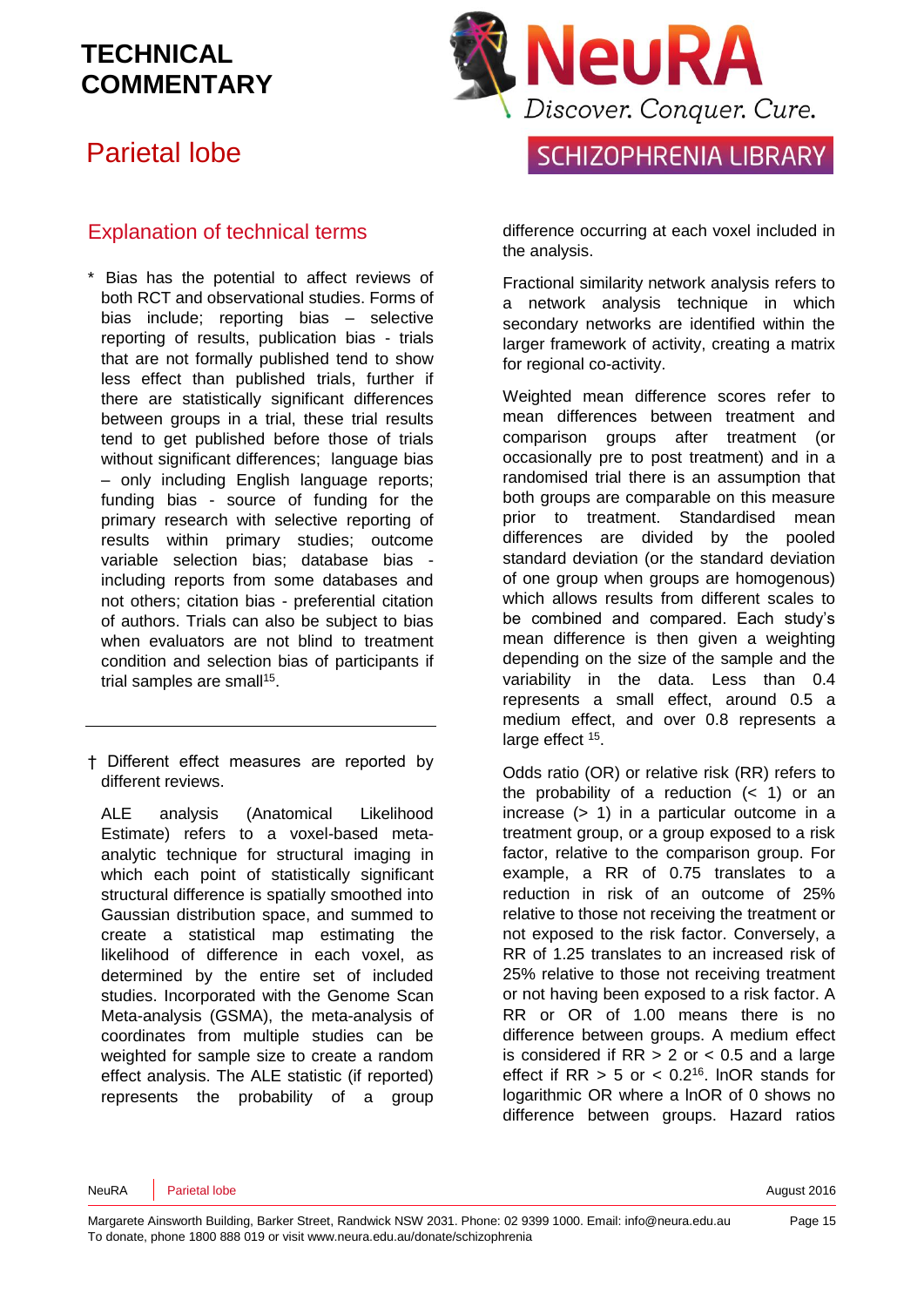## Parietal lobe

measure the effect of an explanatory variable on the hazard or risk of an event.

Correlation coefficients (eg, *r*) indicate the strength of association or relationship between variables. They are an indication of prediction, but do not confirm causality due to possible and often unforseen confounding variables. An *r* of 0.10 represents a weak association, 0.25 a medium association and 0.40 and over represents a strong association. Unstandardised (*b*) regression coefficients indicate the average change in the dependent variable associated with a 1 unit change in the independent variable, statistically controlling for the other independent variables. Standardised regression coefficients represent the change being in units of standard deviations to allow comparison across different scales.Reliability and validity refers to how accurate the instrument is. Sensitivity is the proportion of actual positives that are correctly identified (100% sensitivity = correct identification of all actual positives) and specificity is the proportion of negatives that are correctly identified  $(100\%$  specificity = not identifying anyone as positive if they are truly not).

‡ Inconsistency refers to differing estimates of treatment effect across studies (i.e. heterogeneity or variability in results) that is not explained by subgroup analyses and therefore reduces confidence in the effect estimate. I² is the percentage of the variability in effect estimates that is due to heterogeneity rather than sampling error (chance) - 0% to 40%: heterogeneity might not be important, 30% to 60%: may represent moderate heterogeneity, 50% to 90%: may represent substantial heterogeneity and 75% to 100%: considerable heterogeneity. I² can be



calculated from Q (chi-square) for the test of heterogeneity with the following formula;

 $1^2 = \left(\frac{Q - df}{Q}\right) \times 100\%$ 

§ Imprecision refers to wide confidence intervals indicating a lack of confidence in the effect estimate. Based on GRADE recommendations, a result for continuous data (standardised mean differences, not weighted mean differences) is considered imprecise if the upper or lower confidence limit crosses an effect size of 0.5 in either direction, and for binary and correlation data, an effect size of 0.25. GRADE also recommends downgrading the evidence when sample size is smaller than 300 (for binary data) and 400 (for continuous data), although for some topics, this criteria should be relaxed<sup>[17](#page-16-5)</sup>.

║ Indirectness of comparison occurs when a comparison of intervention A versus B is not available but A was compared with C and B was compared with C, which allows indirectcomparisons of the magnitude of effect of A versus B. Indirectness of population, comparator and or outcome can also occur when the available evidence regarding a particular population, intervention, comparator, or outcome is not available so is inferred from available evidence. These inferred treatment effect sizes are of lower quality than those gained from head-to-head comparisons of A and B.

NeuRA Parietal lobe August 2016 | August 2016 | August 2016 | August 2016 | August 2016 | August 2016 | August 2016

Margarete Ainsworth Building, Barker Street, Randwick NSW 2031. Phone: 02 9399 1000. Email: info@neura.edu.au To donate, phone 1800 888 019 or visit www.neura.edu.au/donate/schizophrenia